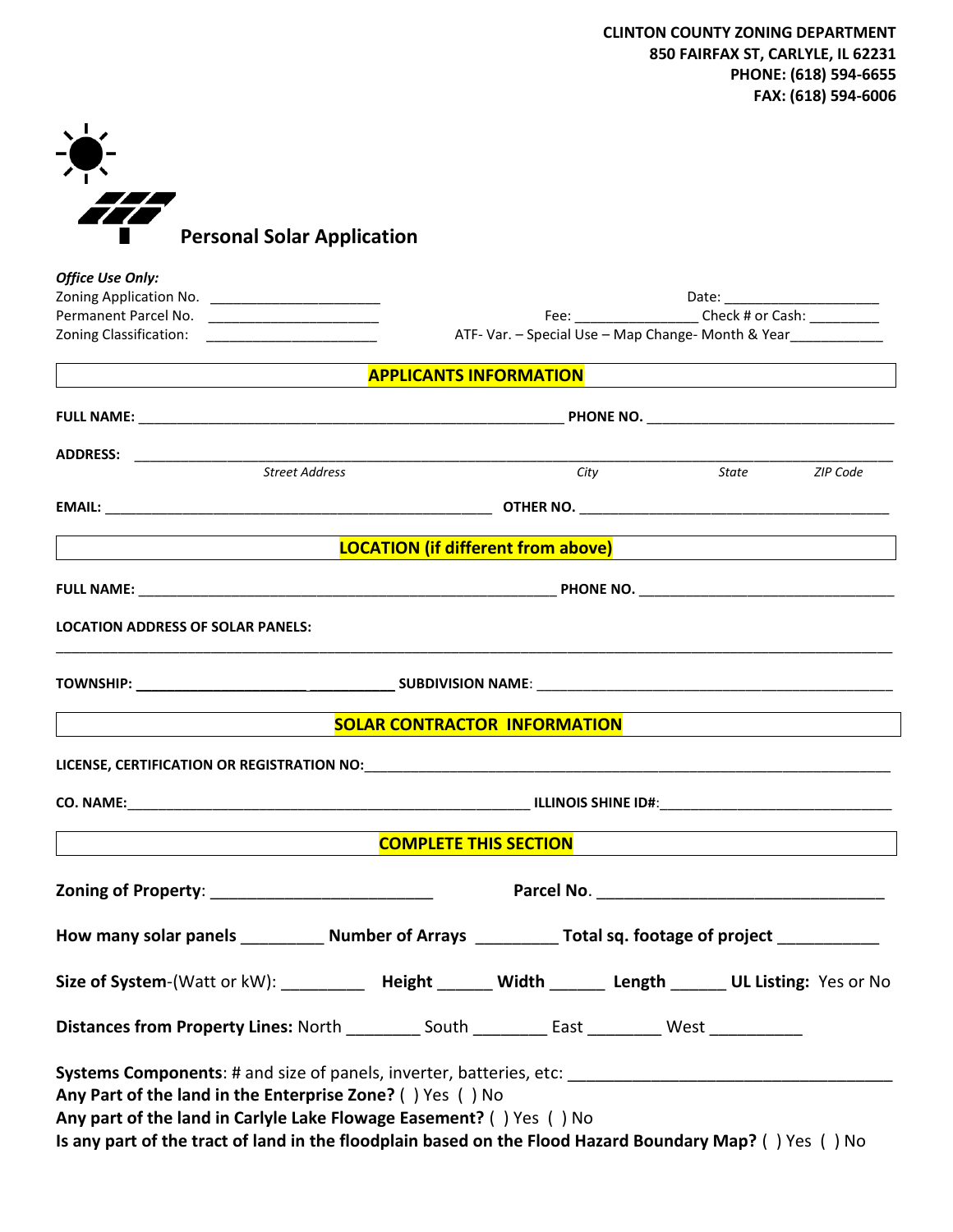# PROVIDE A DRAWING AND ATTACH TO APPLICATION

**Please provide all setbacks on your drawing:**

Front – Rear – All sides – Measure from the structure to centerline of roads

Mark out lateral field if applicable

## MUST READ

Applicants are encouraged to visit, call or e-mai[l jami.staser@clintonco.illinois.gov\)](mailto:jami.staser@clintonco.illinois.gov) or [\(kay.thole@clintonco.illinois.gov\)](mailto:kay.thole@clintonco.illinois.gov) for any assistance needed in completing this form or visit the Website: http://www.clintoncountyzoning.com/

Application is hereby made for a Certificate of Zoning Compliance, as required under the ZONING ORDINANCE OF CLINTON COUNTY, for the erection, moving or alteration, and use of buildings and premises. In making this application the applicant represents all of the above statements and any attached maps and drawings to be a true description of the proposed new or altered uses and/or buildings. The applicant agrees that the permit issued may be revoked without notice on any breach of representation or conditions. It is understood that any permit issued on this application will not grant right of privilege to erect any structure or to use any premises described for any purpose or in any manner prohibited by the ZONING ORDINANCE, or by other ORDINANCES, CODES, or REGULATIONS of CLINTON COUNTY, ILLINOIS.

**I hereby certify that I have read and understood the above requirements; and I have the authority to make this application and that the information given is correct. I guarantee that the proposed work described with this application and the accompanying plans and drawings meet Clinton County's Zoning Ordinance.**

| <b>Disclaimer and Signatures</b> |                                                                                                                                     |  |  |  |
|----------------------------------|-------------------------------------------------------------------------------------------------------------------------------------|--|--|--|
| STATE OF ILLINOIS )              |                                                                                                                                     |  |  |  |
| SS                               |                                                                                                                                     |  |  |  |
| County of Clinton                |                                                                                                                                     |  |  |  |
|                                  | I, the said county, and state, do hereby certify that                                                                               |  |  |  |
|                                  | personally known to be the same person(s) whose name(s) appear below and have appeared before me this day and acknowledged that the |  |  |  |
|                                  | statements contained therein are true. Given under my hand and seal this _____ day of ____________________.                         |  |  |  |
|                                  |                                                                                                                                     |  |  |  |
| (Notary Seal)                    |                                                                                                                                     |  |  |  |
|                                  | Notary Public Signature                                                                                                             |  |  |  |
| Applicants                       |                                                                                                                                     |  |  |  |
| Signature:                       | Date:                                                                                                                               |  |  |  |
| Owner(s)                         |                                                                                                                                     |  |  |  |
| Signature:                       | Date:                                                                                                                               |  |  |  |
| Contractors                      |                                                                                                                                     |  |  |  |
| Signature:                       | Date:                                                                                                                               |  |  |  |

#### RESOLUTION ESTABLISHING ZONING FEES

Whereas Clinton County has in force a County Zoning Ordinance wherein various fees have been established; and whereas said ordinance provides for changes in said fees when appropriated: Now therefore be it resolved by the Clinton County Board that the following fees are hereby established for Clinton County Zoning:

### **Zoning Certificates of Compliance (Building Permit)**

| Less than 500 sq. ft | \$25.00 |
|----------------------|---------|
| 500 sq. ft or more   | \$50.00 |

# **ALL FEES ARE NON-REFUNDABLE PLEASE MAKE CHECK PAYABLE TO CLINTON COUNTY ZONING**

| <b>OFFICE USE ONLY</b>                                                                                                    |                 |                                                                   |                               |                        |  |  |  |
|---------------------------------------------------------------------------------------------------------------------------|-----------------|-------------------------------------------------------------------|-------------------------------|------------------------|--|--|--|
| <b>Zoning District:</b>                                                                                                   |                 | <b>Required Setbacks:</b> Front – Rear – Center of Rd.            |                               |                        |  |  |  |
| <b>Height of Structure:</b>                                                                                               |                 | <b>Flood Plain: Yes / No</b><br><b>Flowage Easement:</b> Yes / No |                               | Joe Smothers: Yes / No |  |  |  |
| EcoCat: Yes / No                                                                                                          | 911 Addressing: | <b>APPROVED THIS</b>                                              | <b>DAY OF</b>                 | <b>APPROVED BY:</b>    |  |  |  |
| Site Plan: Yes / No Electrical disconnect: Yes/ No Local electric utility contacted Yes / No Local Fire District: Yes/ No |                 |                                                                   |                               |                        |  |  |  |
| <b>DATE:</b>                                                                                                              | Emailed:        | <b>Mailed:</b>                                                    | Handout @ Meeting/ in office: | Bv:                    |  |  |  |